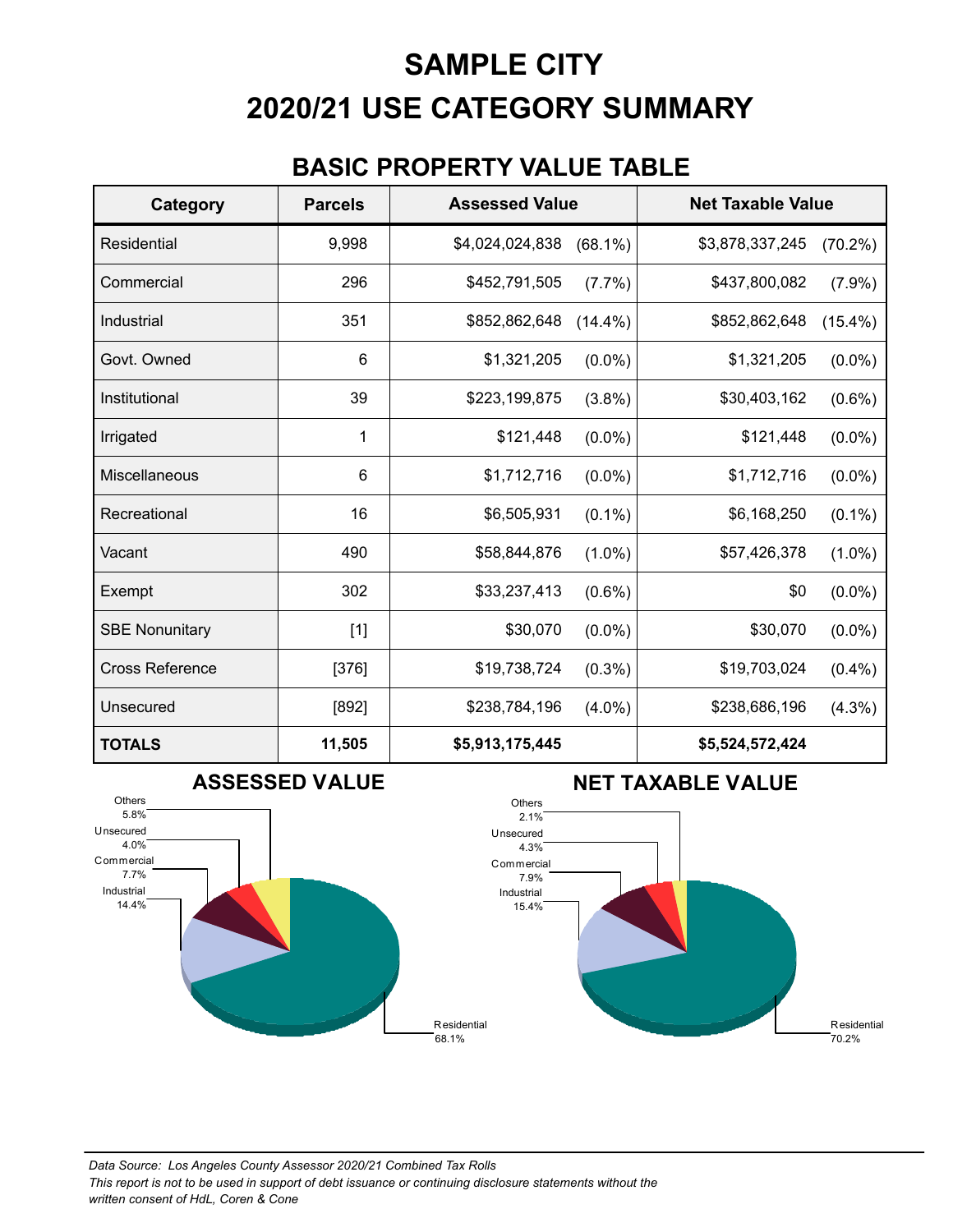# **PROPERTY TAX DOLLAR BREAKDOWN SAMPLE CITY**



**ATI (Annual Tax Increment) Ratios for Tax Rate Area 111111, Excluding Redevelopment Factors & Additional Debt Service**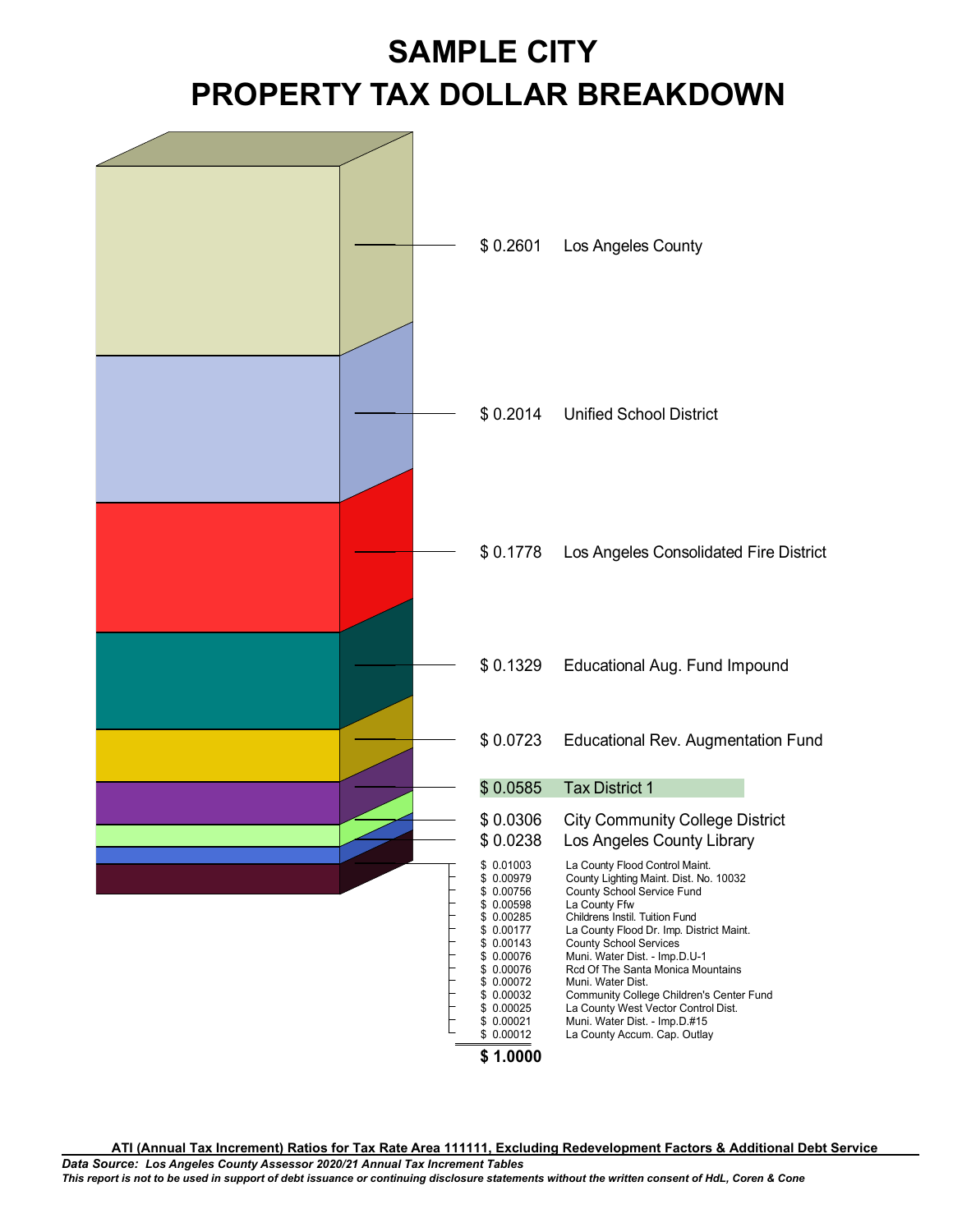# **2020/21 ROLL SUMMARY SAMPLE CITY**

**Taxable Property Values**

|                          | <b>Secured</b>  | <b>Nonunitary Utilities</b> | <b>Unsecured</b> |
|--------------------------|-----------------|-----------------------------|------------------|
| Parcels                  | 11,203          |                             | 892              |
| <b>TRAs</b>              | 82              |                             | 36               |
| <b>Values</b>            |                 |                             |                  |
| Land                     | 2,698,556,107   | 30,070                      | $\mathbf{0}$     |
| Improvements             | 2,784,443,470   | 0                           | $\mathbf{0}$     |
| <b>Personal Property</b> | 76,063,656      | $\Omega$                    | 159,705,176      |
| <b>Fixtures</b>          | 82,060,533      | $\Omega$                    | 79,079,020       |
| Aircraft                 | O               | 0                           | $\Omega$         |
| <b>Total Value</b>       | \$5,641,123,766 | \$30,070                    | \$238,784,196    |
| <b>Exemptions</b>        |                 |                             |                  |
| <b>Real Estate</b>       | 316,926,445     | $\Omega$                    | $\mathbf{0}$     |
| <b>Personal Property</b> | 28,047,242      | $\mathbf{0}$                | 83,000           |
| <b>Fixtures</b>          | 10,293,921      | $\Omega$                    | 15,000           |
| Aircraft                 | 0               | $\Omega$                    | 0                |
| Homeowners*              | 31,595,467      | $\Omega$                    | 0                |
| <b>Total Exemptions*</b> | \$355,267,608   | \$0                         | \$98,000         |
| <b>Total Net Value</b>   | \$5,285,856,158 | \$30,070                    | \$238,686,196    |

| <b>Combined Values</b>  | Total           |
|-------------------------|-----------------|
| <b>Total Values</b>     | \$5,879,938,032 |
| <b>Total Exemptions</b> | \$355,365,608   |
| <b>Net Total Values</b> | \$5,524,572,424 |

*<sup>\*</sup> Note: Homeowner Exemptions are not included in Total Exemptions*

*This report is not to be used in support of debt issuance or continuing disclosure statements without the written consent of HdL, Coren & Cone Data Source: Los Angeles County Assessor 2020/21 Combined Tax Rolls*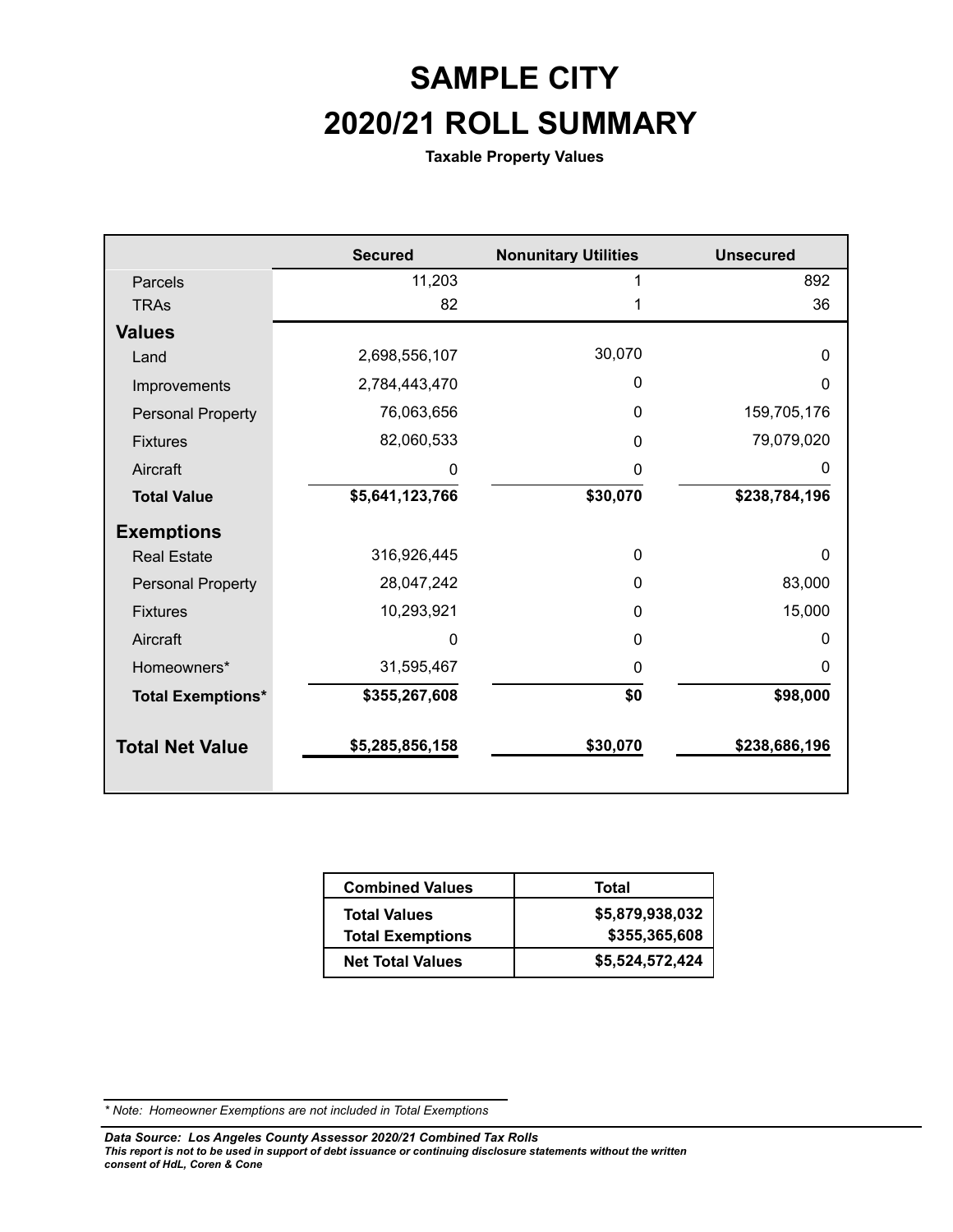# **NET TAXABLE ASSESSED VALUE HISTORY SAMPLE CITY**

**2011/12 - 2020/21 Taxable Property Values**

| Lien Year | <b>Secured</b>  | <b>Unsecured</b> | <b>SBE Nonunitary</b> | <b>Net Total AV</b>     | % Change |
|-----------|-----------------|------------------|-----------------------|-------------------------|----------|
| 2011/12   | \$3,011,685,790 | \$186,653,519    | \$136,844             | 3,198,476,153           |          |
| 2012/13   | \$3,049,173,971 | \$192,937,613    | \$136,844             | 3,242,248,428           | 1.37%    |
| 2013/14   | \$3,234,499,530 | \$194,557,569    | \$10,525              | 3,429,067,624           | 5.76%    |
| 2014/15   | \$3,478,293,798 | \$201,955,351    | \$10,525              | 3,680,259,674           | 7.33%    |
| 2015/16   | \$3,751,114,320 | \$222,371,074    | \$15,035              | 3,973,500,429           | 7.97%    |
| 2016/17   | \$4,014,665,580 | \$212,595,088    | \$15,035              | 4,227,275,703           | 6.39%    |
| 2017/18   | \$4,283,816,622 | \$227,088,915    | \$15,035              | 4,510,920,572           | 6.71%    |
| 2018/19   | \$4,592,980,014 | \$217,643,534    | \$15,035              | 4,810,638,583           | 6.64%    |
| 2019/20   | \$4,946,703,052 | \$223,243,068    | \$15,035              | 5,169,961,155           | 7.47%    |
| 2020/21   | \$5,285,856,158 | \$238,686,196    | \$30,070              | 5,524,572,424           | 6.86%    |
|           |                 |                  |                       | <b>Average % Change</b> | 7.04%    |



\* Net AV changes less than two percent are in purple font. Negative Net AV percent changes are in red.

*This report is not to be used in support of debt issuance or continuing disclosure statements without the written consent of HdL, Coren & Cone Data Source: Los Angeles County Assessor 0/ - 2020/21 Combined Tax Rolls*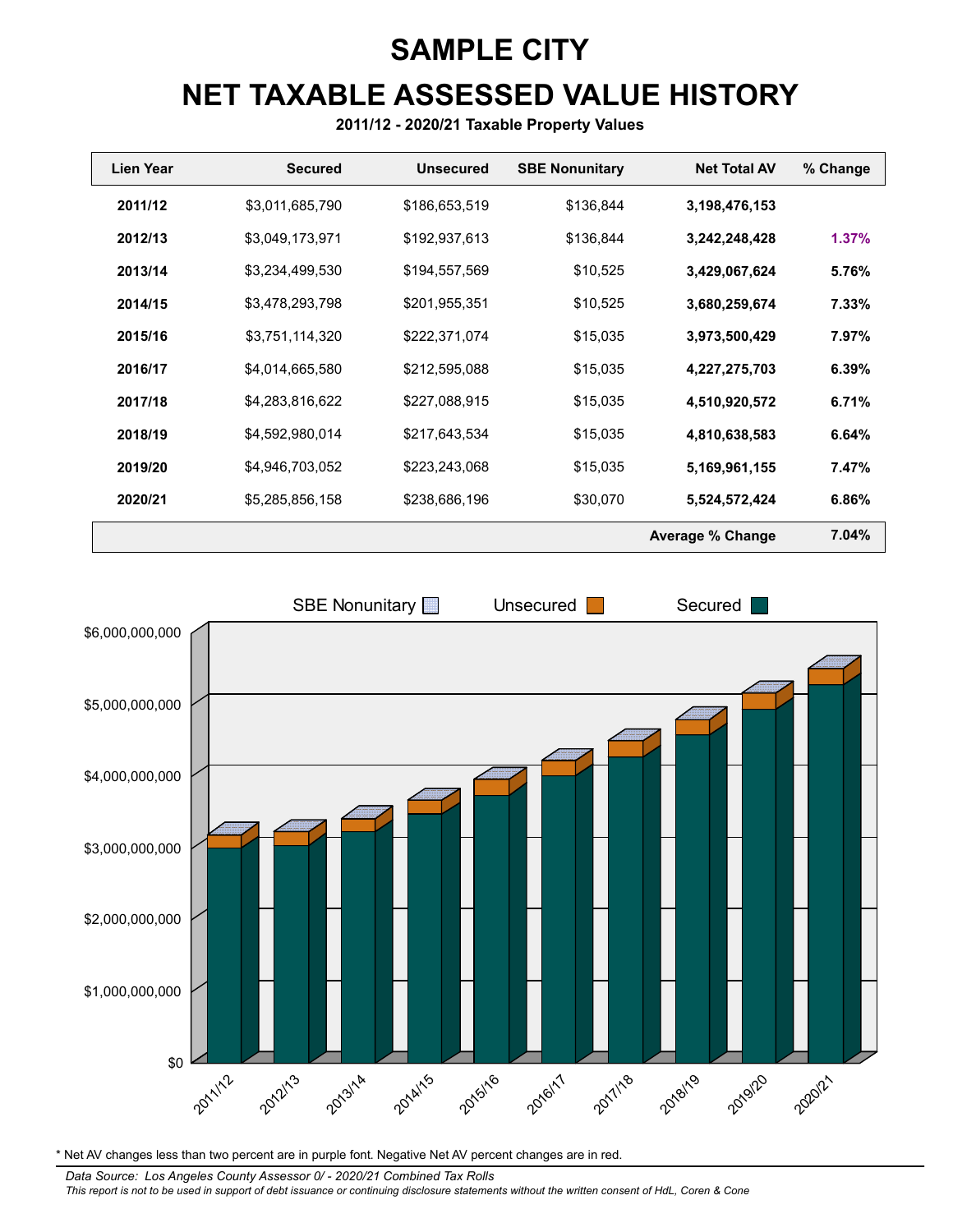## **ASSESSED VALUE OF TAXABLE PROPERTY**

**2011/12 - 2020/21 Taxable Property Values**

| Category                 | 2011/12        | 2012/13        | 2013/14        | 2014/15       | 2015/16        | 2016/17        | 2017/18        | 2018/19        | 2019/20        | 2020/21        |
|--------------------------|----------------|----------------|----------------|---------------|----------------|----------------|----------------|----------------|----------------|----------------|
| Residential              | 2,006,514,504  | 2,065,151,644  | 2,239,991,812  | 2,486,788,064 | 2,718,542,945  | 2,952,542,573  | 3.181.170.861  | 3,382,188,399  | 3,657,924,911  | 3,878,337,245  |
| Commercial               | 284,699,041    | 276,567,248    | 284, 125, 347  | 285,681,045   | 291,006,304    | 310,843,612    | 344,807,866    | 395,863,426    | 402,291,953    | 437,800,082    |
| Industrial               | 523, 117, 348  | 528,397,207    | 531,468,695    | 542,926,841   | 577,886,904    | 603,490,358    | 615,867,599    | 661,999,532    | 718,186,603    | 852,862,648    |
| Govt. Owned              | 781,538        | 797,163        | 813,103        | 816,789       | 833,105        | 845,806        | 862,718        | 879,967        | 1,478,962      | 1,321,205      |
| Institutional            | 14,761,436     | 13,314,529     | 18,857,338     | 25,262,279    | 26,205,548     | 29,789,898     | 29,296,486     | 28,839,702     | 29,631,755     | 30,403,162     |
| Irrigated                | 103,680        | 105,752        | 107,866        | 108,354       | 110,518        | 112,202        | 114,445        | 116,733        | 119,067        | 121,448        |
| <b>Miscellaneous</b>     | 138,546        | 141,313        | 144,137        | 144,789       | 1,182,411      | 1,532,927      | 1,563,580      | 1,594,846      | 1,679,137      | 1,712,716      |
| Recreational             | 5,669,864      | 5,783,245      | 5,746,007      | 5,772,077     | 5,917,980      | 6,008,215      | 6,065,022      | 5,928,758      | 6,047,317      | 6,168,250      |
| Vacant                   | 156,725,553    | 139,677,581    | 130,082,101    | 106,632,106   | 92,821,834     | 75,284,244     | 73,118,326     | 84,193,611     | 99,026,865     | 57,426,378     |
| <b>SBE Nonunitary</b>    | 136,844        | 136,844        | 10,525         | 10,525        | 15,035         | 15,035         | 15,035         | 15,035         | 15,035         | 30,070         |
| <b>Cross Reference</b>   | 19,174,280     | 19,238,289     | 23, 163, 124   | 24, 161, 454  | 36,606,771     | 34,215,745     | 30,949,719     | 31,375,040     | 30,316,482     | 19,703,024     |
| <b>Unsecured</b>         | 186,653,519    | 192,937,613    | 194,557,569    | 201,955,351   | 222,371,074    | 212,595,088    | 227,088,915    | 217,643,534    | 223,243,068    | 238,686,196    |
| Exempt                   | [34, 994, 399] | [32, 931, 962] | [36, 994, 337] | [37,053,871]  | [37, 278, 975] | [36, 276, 655] | [35, 970, 848] | [33, 237, 413] | [33, 237, 413] | [33, 237, 413] |
| <b>Unknown</b>           | 0              | 0              | 0              | 0             | 0              | 0              | $\Omega$       | 0              | 0              |                |
| <b>TOTALS</b>            | 3,198,476,153  | 3,242,248,428  | 3,429,067,624  | 3,680,259,674 | 3,973,500,429  | 4,227,275,703  | 4,510,920,572  | 4,810,638,583  | 5,169,961,155  | 5,524,572,424  |
| <b>Total Direct Rate</b> | 0.34311        | 0.33678        | 0.13976        | 0.13961       | 0.13918        | 0.13920        | 0.13812        | 0.13927        | 0.13983        | 0.13924        |

**Notes:**

Exempt values are not included in Total.

In 1978 the voters of the State of California passed Proposition 13 which limited taxes to a total maximum rate of 1%, based upon the assessed value of the property being taxed. Each year, the assessed value of property ma increased by an "inflation factor" (limited to a maximum of 2%). With few exceptions, property is only reassessed as a result of new construction activity or at the time it is sold to a new owner. At that point, the proper based upon the added value of the construction or at the purchase price (market value) or economic value of the property sold. The assessed valuation data shown above represents the only data currently available with respe actual market value of taxable property and is subject to the limitations described above.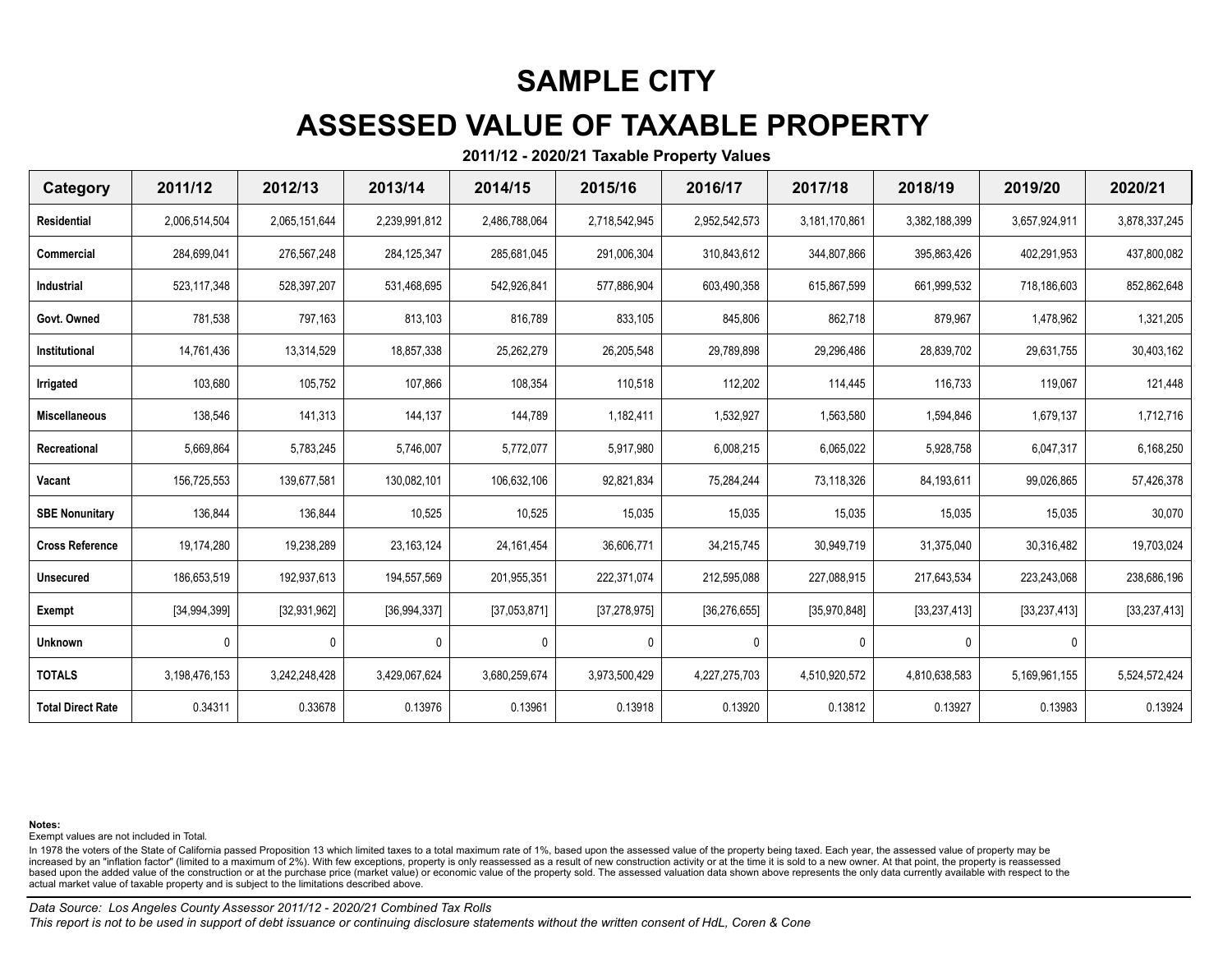# **2020/21 TOP TEN PROPERTY TAXPAYERS**

**Top Property Owners Based On Net Values**

| Owner                                                 | Parcels        | <b>Secured</b><br>Value | $%$ of<br>Net AV | Parcels        | <b>Unsecured</b><br>Value | $%$ of<br>Net AV | <b>Combined</b><br>Value | $%$ of<br>Net AV | <b>Primary Use &amp;</b><br><b>Primary Agency</b> |
|-------------------------------------------------------|----------------|-------------------------|------------------|----------------|---------------------------|------------------|--------------------------|------------------|---------------------------------------------------|
| 1) NORTHROP GRUMMAN SYSTEMS CORPORATION               | 5              | \$110,995,223           | 2.10%            |                |                           |                  | \$110,995,223            | 2.01%            | Industrial<br><b>Successor Agency</b>             |
| 2) TODD LLC                                           | $\overline{1}$ | \$64,589,000            | 1.22%            |                |                           |                  | \$64,589,000             | 1.17%            | Industrial<br><b>Successor Agency</b>             |
| 3) BIRD CORPORATION                                   | $\mathbf{1}$   | \$7,456,128             | 0.14%            | $\overline{1}$ | \$30,214,532 12.66%       |                  | \$37,670,660             | 0.68%            | Unsecured<br>TD <sub>1</sub>                      |
| 4) ROCK INC<br>(Pending Appeals On Parcels)           | $\overline{1}$ | \$37,481,829            | 0.71%            |                |                           |                  | \$37,481,829             | 0.68%            | Industrial<br>TD <sub>1</sub>                     |
| 5) PPF INDUSTRIAL LP                                  | 4              | \$36,343,525            | 0.69%            |                |                           |                  | \$36,343,525             | 0.66%            | Industrial<br><b>Successor Agency</b>             |
| 6) TARGET CORPORATION<br>(Pending Appeals On Parcels) | 3              | \$34,556,239            | 0.65%            | $\mathbf{1}$   | \$1,638,817               | 0.69%            | \$36,195,056             | 0.66%            | Commercial<br><b>Successor Agency</b>             |
| 7) 16TH STREET XC LLC                                 | $\overline{1}$ | \$32,901,807            | 0.62%            |                |                           |                  | \$32,901,807             | 0.60%            | Industrial<br><b>Successor Agency</b>             |
| 8) BREWING COMPANY                                    |                |                         |                  | -1             | \$31,748,885              | 13.30%           | \$31,748,885             | 0.57%            | Unsecured<br><b>Successor Agency</b>              |
| 9) PROPERTIES 500 LLC                                 | $\mathbf{1}$   | \$30,915,800            | 0.58%            |                |                           |                  | \$30,915,800             | 0.56%            | Industrial<br>TD <sub>1</sub>                     |
| 10) CROSSING PROPERTIES LLC                           | 11             | \$29,276,890            | 0.55%            |                |                           |                  | \$29,276,890             | 0.53%            | Commercial<br><b>Successor Agency</b>             |
| <b>Top Ten Total</b>                                  | 28             | \$384,516,441           | 7.27%            | 3              | \$63,602,234              | 26.65%           | \$448,118,675            | 8.11%            |                                                   |
| <b>City Total</b>                                     |                | \$5,285,886,228         |                  |                | \$238,686,196             |                  | \$5,524,572,424          |                  |                                                   |

Top Owners last edited on 2/10/21 by MaheaV using sales through 01/31/21 (Version R.1)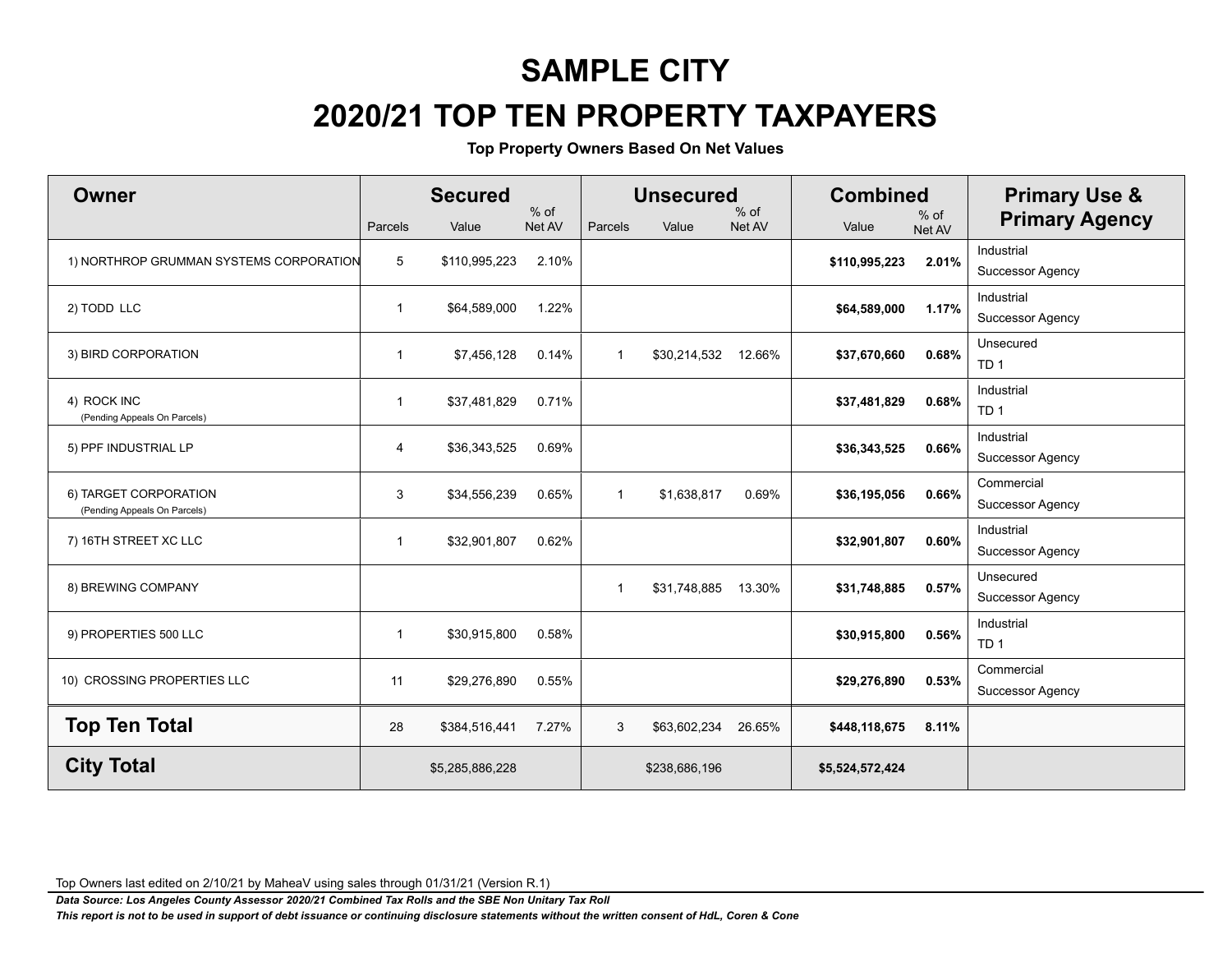# **2011/12 TOP TEN PROPERTY TAXPAYERS**

**Top Property Owners Based On Net Values**

| Owner                             | Parcels        | <b>Secured</b><br>Value | $%$ of<br>Net AV | Parcels        | <b>Unsecured</b><br>Value | $%$ of<br>Net AV | <b>Combined</b><br>Value | % of<br>Net AV | <b>Primary Use &amp;</b><br><b>Primary Agency</b> |
|-----------------------------------|----------------|-------------------------|------------------|----------------|---------------------------|------------------|--------------------------|----------------|---------------------------------------------------|
| 1) TISHMAN SPEYER ARCHSTONE SMITH | 11             | \$126,956,198           | 3.29%            |                |                           |                  | \$126,956,198            | 3.23%          | Residential<br>Successor Agency                   |
| 2) RBD LLC                        | $\overline{1}$ | \$34,585,970            | 0.90%            |                |                           |                  | \$34,585,970             | 0.88%          | Commercial<br><b>Successor Agency</b>             |
| 3) NORTH G HOLDINGS LLC           | $\overline{2}$ | \$34,182,808            | 0.89%            |                |                           |                  | \$34,182,808             | 0.87%          | Commercial<br><b>Successor Agency</b>             |
| 4) BANK OF AMERICA NA             | 5              | \$28,765,703            | 0.75%            | 3              | \$389,874                 | 0.51%            | \$29,155,577             | 0.74%          | Commercial<br>Successor Agency                    |
| 5) TERADYN INC                    | $\overline{1}$ | \$18,876,682            | 0.49%            | $\overline{1}$ | \$9,679,831               | 12.70%           | \$28,556,513             | 0.73%          | Commercial<br><b>Successor Agency</b>             |
| 6) ME REALTY LLC                  | $\overline{2}$ | \$27,744,389            | 0.72%            |                |                           |                  | \$27,744,389             | 0.71%          | Commercial<br><b>Successor Agency</b>             |
| 7) OAKSSHOPPING CENTER            | 10             | \$24,253,770            | 0.63%            |                |                           |                  | \$24,253,770             | 0.62%          | Commercial<br>TD <sub>1</sub>                     |
| 8) MARKET SQUARE LLC              | 6              | \$20,763,301            | 0.54%            |                |                           |                  | \$20,763,301             | 0.53%          | Commercial<br><b>Successor Agency</b>             |
| 9) AVIA BUILDING LLC              | $\mathbf{1}$   | \$20,451,414            | 0.53%            |                |                           |                  | \$20,451,414             | 0.52%          | Commercial<br><b>Successor Agency</b>             |
| 10) ARDEN REALTY LP               | $\mathbf 1$    | \$20,440,000            | 0.53%            |                |                           |                  | \$20,440,000             | 0.52%          | Commercial<br><b>Successor Agency</b>             |
| <b>Top Ten Total</b>              | 40             | \$357,020,235           | 9.25%            | 4              | \$10,069,705              | 13.21%           | \$367,089,940            | 9.33%          |                                                   |
| <b>City Total</b>                 |                | \$3,858,767,188         |                  |                | \$76,217,071              |                  | \$3,934,984,259          |                |                                                   |

Top Owners last edited by maheav using sales through 6/30/2012 (Version th.0)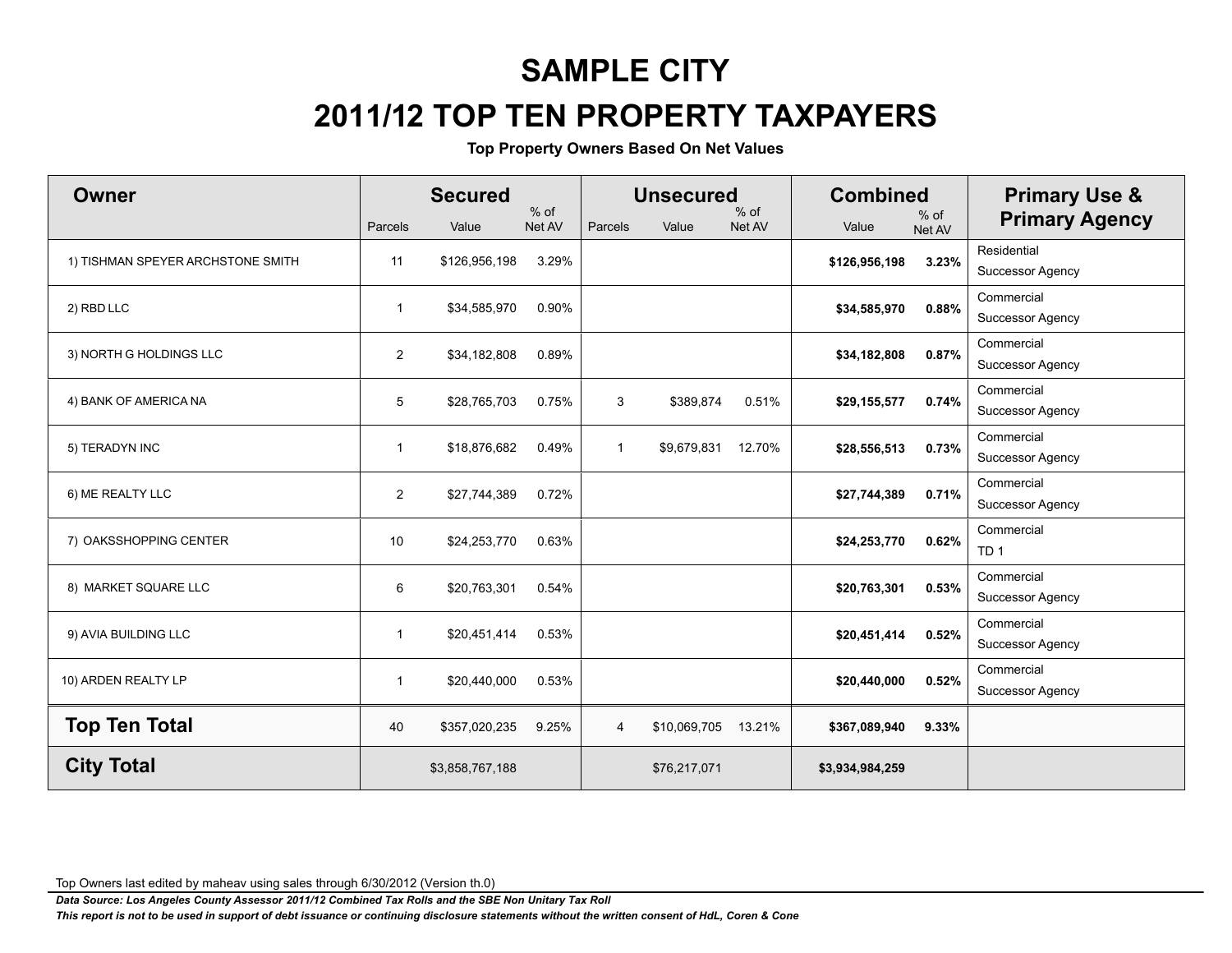### **DIRECT & OVERLAPPING PROPERTY TAX RATES**

**(RATE PER \$100 OF TAXABLE VALUE)**

| <b>Last 10 Fiscal Years</b>                       |         |         |         |         |         |         |         |         |         |         |
|---------------------------------------------------|---------|---------|---------|---------|---------|---------|---------|---------|---------|---------|
| Agency                                            | 2011/12 | 2012/13 | 2013/14 | 2014/15 | 2015/16 | 2016/17 | 2017/18 | 2018/19 | 2019/20 | 2020/21 |
| Basic Levy <sup>1</sup>                           | 1.00000 | 1.00000 | 1.00000 | 1.00000 | 1.00000 | 1.00000 | 1.00000 | 1.00000 | 1.00000 | 1.00000 |
| La Community College District                     | 0.02311 | 0.04031 | 0.03530 | 0.04875 | 0.04454 | 0.04017 | 0.03575 | 0.03596 | 0.04599 | 0.04621 |
| Las Virgenes Unified School District              | 0.05437 | 0.06113 | 0.06961 | 0.07138 | 0.06891 | 0.06888 | 0.06923 | 0.07193 | 0.07384 | 0.07485 |
| Metropolitan Water District                       | 0.00430 | 0.00370 | 0.00370 | 0.00350 | 0.00350 | 0.00350 | 0.00350 | 0.00350 | 0.00350 | 0.00350 |
| Total Direct & Overlapping <sup>2</sup> Tax Rates | 1.08178 | 1.10514 | 1.10860 | 1.12363 | 1.11695 | 1.11256 | 1.10849 | 1.11139 | 1.12333 | 1.12456 |
|                                                   |         |         |         |         |         |         |         |         |         |         |
| City's Share of 1% Levy Per Prop 13 <sup>3</sup>  | 0.05853 | 0.05853 | 0.05853 | 0.05853 | 0.05853 | 0.05853 | 0.05853 | 0.05853 | 0.05853 | 0.05853 |
| <b>Voter Approved City Debt Rate</b>              |         |         |         |         |         |         |         |         |         |         |
| <b>Redevelopment Rate<sup>4</sup></b>             | 1.00430 | 1.00370 | 1.00370 |         |         |         |         |         |         |         |
| <b>Total Direct Rate<sup>5</sup></b>              | 0.19629 | 0.18893 | 0.18335 | 0.18243 | 0.06299 | 0.06277 | 0.06260 | 0.06243 | 0.06219 | 0.06201 |

**Notes:**

1In 1978, California voters passed Proposition 13 which set the property tax rate at a 1.00% fixed amount. This 1.00% is shared by all taxing agencies for which the subject property resides within. In addition to the 1.00% fixed amount, property owners are charged taxes as a percentage of assessed property values for the payment of any voter approved bonds.

²Overlapping rates are those of local and county governments that apply to property owners within the City. Not all overlapping rates apply to all city property owners.

<sup>3</sup>City's Share of 1% Levy is based on the City's share of the general fund tax rate area with the largest net taxable value within the City. ERAF general fund tax shifts may not be included in tax ratio figures.

"Redevelopment Rate is based on the largest RDA tax rate area and only includes rate(s) from indebtedness adopted prior to 1989 per California State statute. RDA direct and overlapping rates are applied<br>only to the increme

°Total Direct Rate is the weighted average of all individual direct rates applied by the City/Agency preparing the statistical section information and excludes revenues derived from aircraft. Beginning in<br>2013/14 the Tot during 2012/13. For the purposes of this report, residual revenue is assumed to be distributed to the City/Agency in the same proportions as general fund revenue.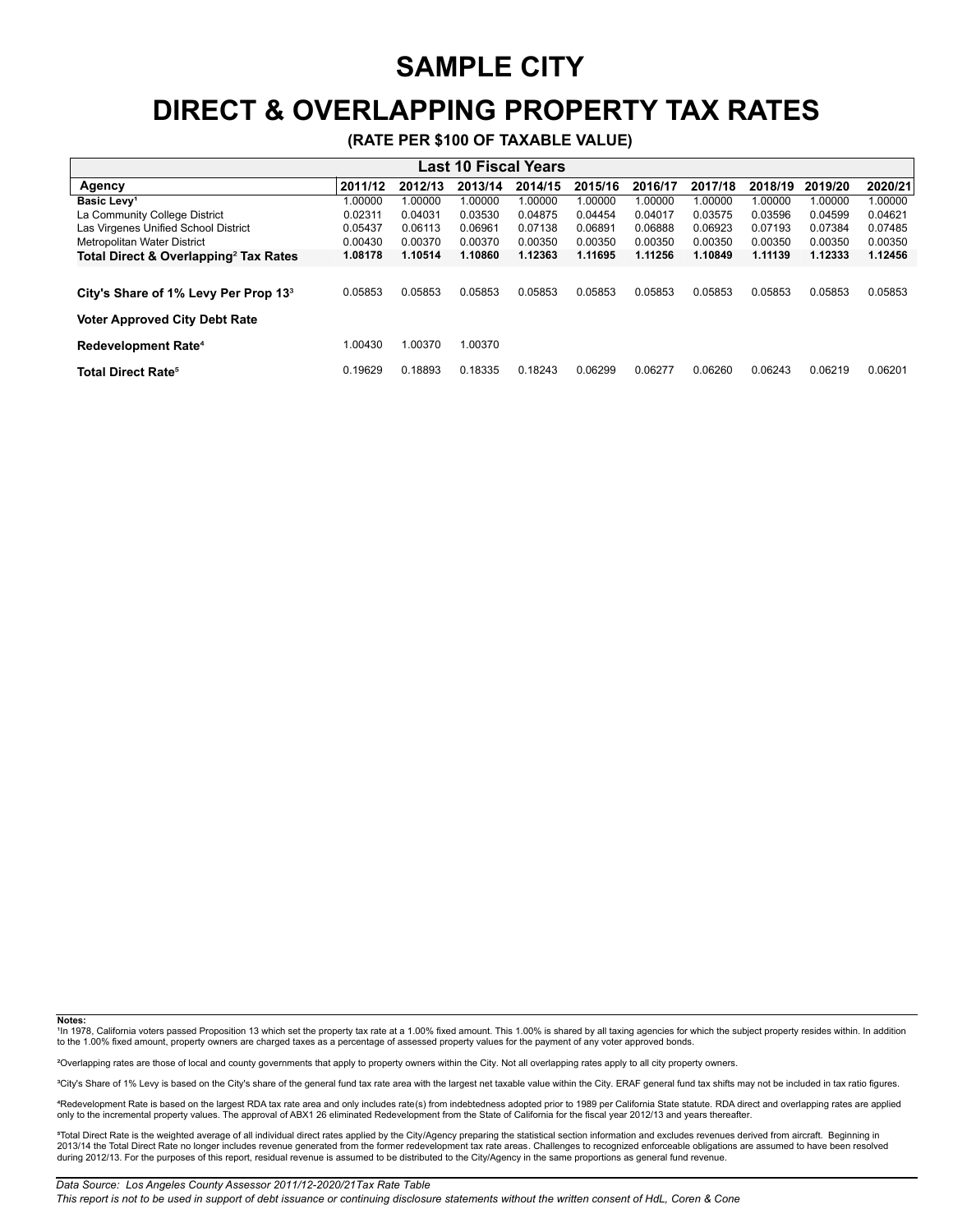## **DEMOGRAPHIC AND ECONOMIC STATISTICS**

| <b>Calendar</b><br>Year | <b>Population</b> | <b>Personal Income</b><br>(In Thousands) | <b>Per Capita</b><br><b>Personal Income</b> | <b>Unemployment</b><br>Rate | <b>Median Age</b> | $%$ of Pop 25+ with<br><b>High School Degree</b> | % of Pop 25+ with<br><b>Bachelor's Degree</b> |
|-------------------------|-------------------|------------------------------------------|---------------------------------------------|-----------------------------|-------------------|--------------------------------------------------|-----------------------------------------------|
| 2011                    | 46,618            | \$854.741                                | \$18,335                                    | 13.3%                       | 28.1              | 74.7%                                            | 18.6%                                         |
| 2012                    | 47.586            | \$882.863                                | \$18,553                                    | 10.1%                       | 27.8              | 76.2%                                            | 20.2%                                         |
| 2013                    | 48.385            | \$847.221                                | \$17.510                                    | 8.3%                        | 28.1              | 75.2%                                            | 19.3%                                         |
| 2014                    | 48,405            | \$845.345                                | \$17.464                                    | 6.2%                        | 27.9              | 75.2%                                            | 19.5%                                         |
| 2015                    | 49,485            | \$861.078                                | \$17.400                                    | 5.1%                        | 28.1              | 75.8%                                            | 19.0%                                         |
| 2016                    | 49,762            | \$907.890                                | \$18,244                                    | 3.9%                        | 28.7              | 77.7%                                            | 19.6%                                         |
| 2017                    | 49,954            | \$942.407                                | \$18,865                                    | 4.3%                        | 29.1              | 78.7%                                            | 19.8%                                         |
| 2018                    | 51,313            | \$981.213                                | \$19,122                                    | 4.5%                        | 29.3              | 78.4%                                            | 20.0%                                         |
| 2019                    | 49,658            | \$1.071.752                              | \$21,582                                    | 4.2%                        | 29.3              | 78.9%                                            | 21.8%                                         |
| 2020                    | 49,587            |                                          |                                             |                             |                   |                                                  |                                               |

Population

#### **Personal Income and Unemployment**







#### **Notes and Data Sources:**

Population: California State Department of Finance. Unemployment Data: California Employment Development Department

2000-2009 Income, Age, and Education Data: ESRI - *Demographic Estimates are based on the last available Census*. Projections are developed by incorporating all of the prior census data released to date. Demographic Data is totaled from Census Block Groups that overlap the City's boundaries

2010 and later - Income, Age and Education Data - US Census Bureau, most recent American Community Survey

*This report is not to be used in support of debt issuance or continuing disclosure statements without the written consent of HdL, Coren & Cone*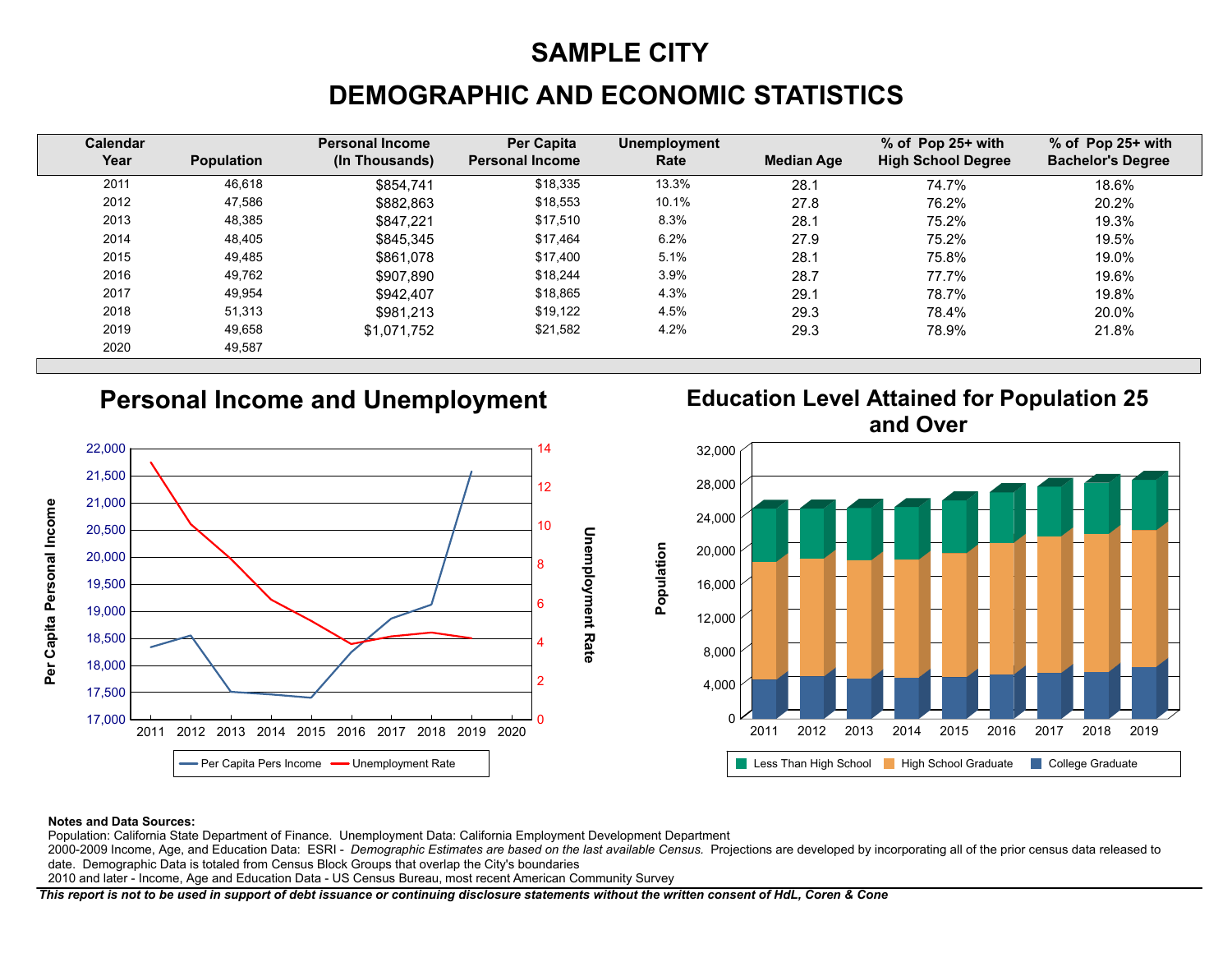# **SALES VALUE HISTORY SAMPLE CITY**

#### **Single Family Residential Full Value Sales (01/01/2019 - 4/30/2021)**

| Year | <b>Full Value Sales</b> | <b>Average Price</b> | <b>Median Price</b> | <b>Median % Change</b> |
|------|-------------------------|----------------------|---------------------|------------------------|
| 2019 | 406                     | \$508.432            | \$480,000           |                        |
| 2020 | 370                     | \$543,400            | \$505,000           | 5.21%                  |
| 2021 | 139                     | \$586.129            | \$545,000           | 7.92%                  |



**Median Price Avg Price**

**Year**

\*Sales not included in the analysis are quitclaim deeds, trust transfers, timeshares, and partial sales.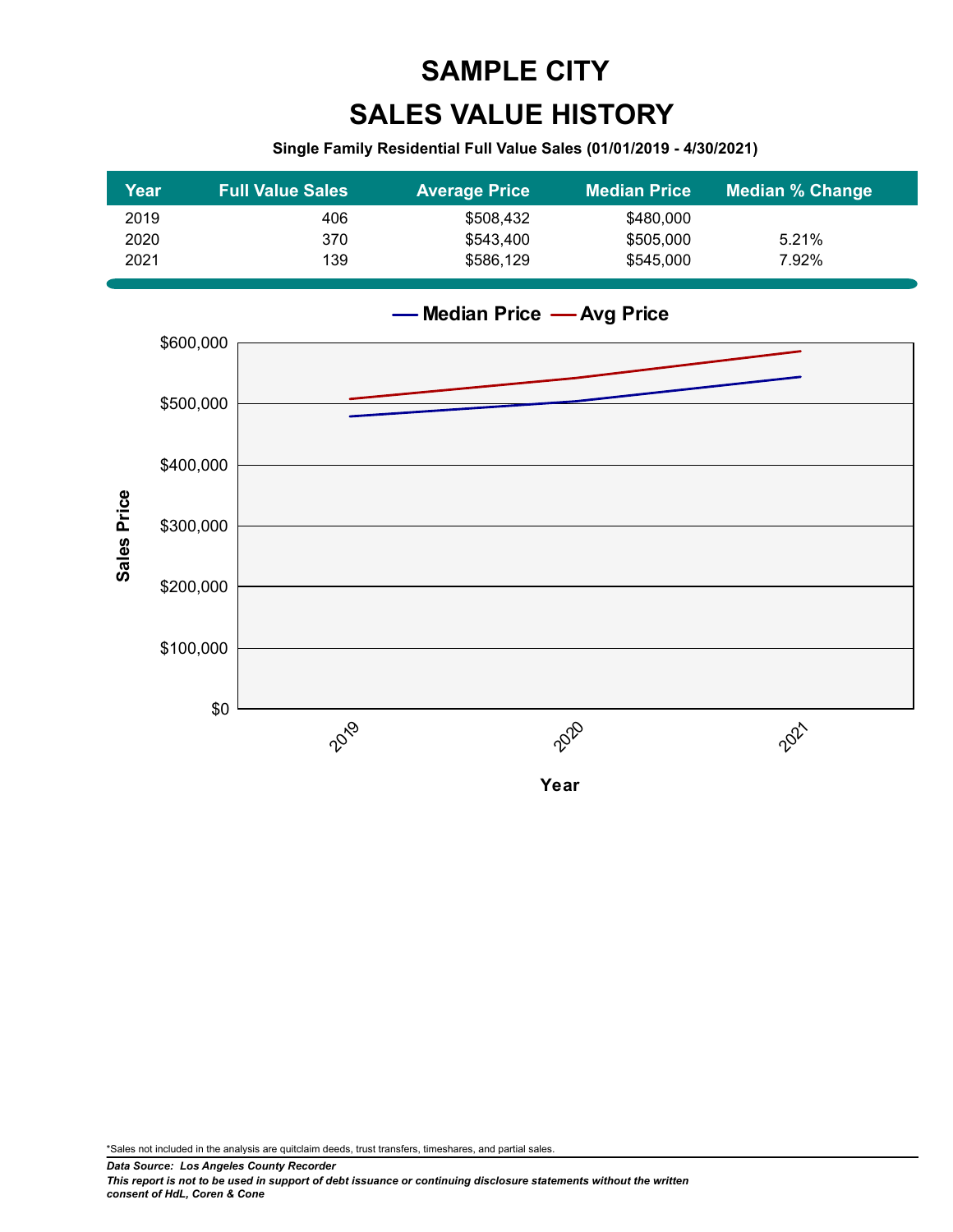#### **SAMPLE CITY TOP 25 SALES TAX PRODUCERS FOR FISCAL YEAR 2020-21**

| <b>Business Name</b>              | <b>Business Category</b>            |
|-----------------------------------|-------------------------------------|
| 101 Casing                        | Heavy Industrial                    |
| A Family Car Wash                 | <b>Service Stations</b>             |
| <b>Baking Professionals</b>       | <b>Specialty Stores</b>             |
| Chevron                           | <b>Service Stations</b>             |
| <b>CVS Pharmacy</b>               | <b>Drug Stores</b>                  |
| <b>DIY Center</b>                 | <b>Building Materials</b>           |
| El Pollo Loco                     | <b>Quick-Service Restaurants</b>    |
| <b>Ethan Allen</b>                | Home Furnishings                    |
| <b>GRT Supplies</b>               | <b>Light Industrial/Printers</b>    |
| <b>Gate Petroleum Corporation</b> | <b>Service Stations</b>             |
| <b>Keyes IT Solutions</b>         | <b>Office Equipment</b>             |
| <b>McDonalds</b>                  | <b>Quick-Service Restaurants</b>    |
| <b>Mobil</b>                      | <b>Service Stations</b>             |
| My Goods Market                   | <b>Service Stations</b>             |
| <b>Paul Office Interiors</b>      | <b>Office Supplies/Furniture</b>    |
| <b>Ralphs Fresh Fare</b>          | <b>Grocery Stores</b>               |
| <b>Reeds Furniture</b>            | <b>Home Furnishings</b>             |
| <b>Reily RV</b>                   | <b>Trailers/RVs</b>                 |
| Rods Lumber & Hardware            | <b>Building Materials</b>           |
| Shell                             | <b>Service Stations</b>             |
| Shell                             | <b>Service Stations</b>             |
| <b>Trader Joes</b>                | <b>Grocery Stores</b>               |
| Vons                              | <b>Grocery Stores</b>               |
| <b>Warehouse Discount Center</b>  | <b>Electronics/Appliance Stores</b> |
| Wood Ranch BBQ & Grill            | <b>Casual Dining</b>                |

#### Percent of Fiscal Year Total Paid By Top 25 Accounts = 54.65%

Period: July 2020 Thru March 2021

<sup>\*</sup> Firms Listed Alphabetically

Sources: State Board of Equalization, California Department of Taxes and Fees Administration, State Controller's Office, The HdL Companies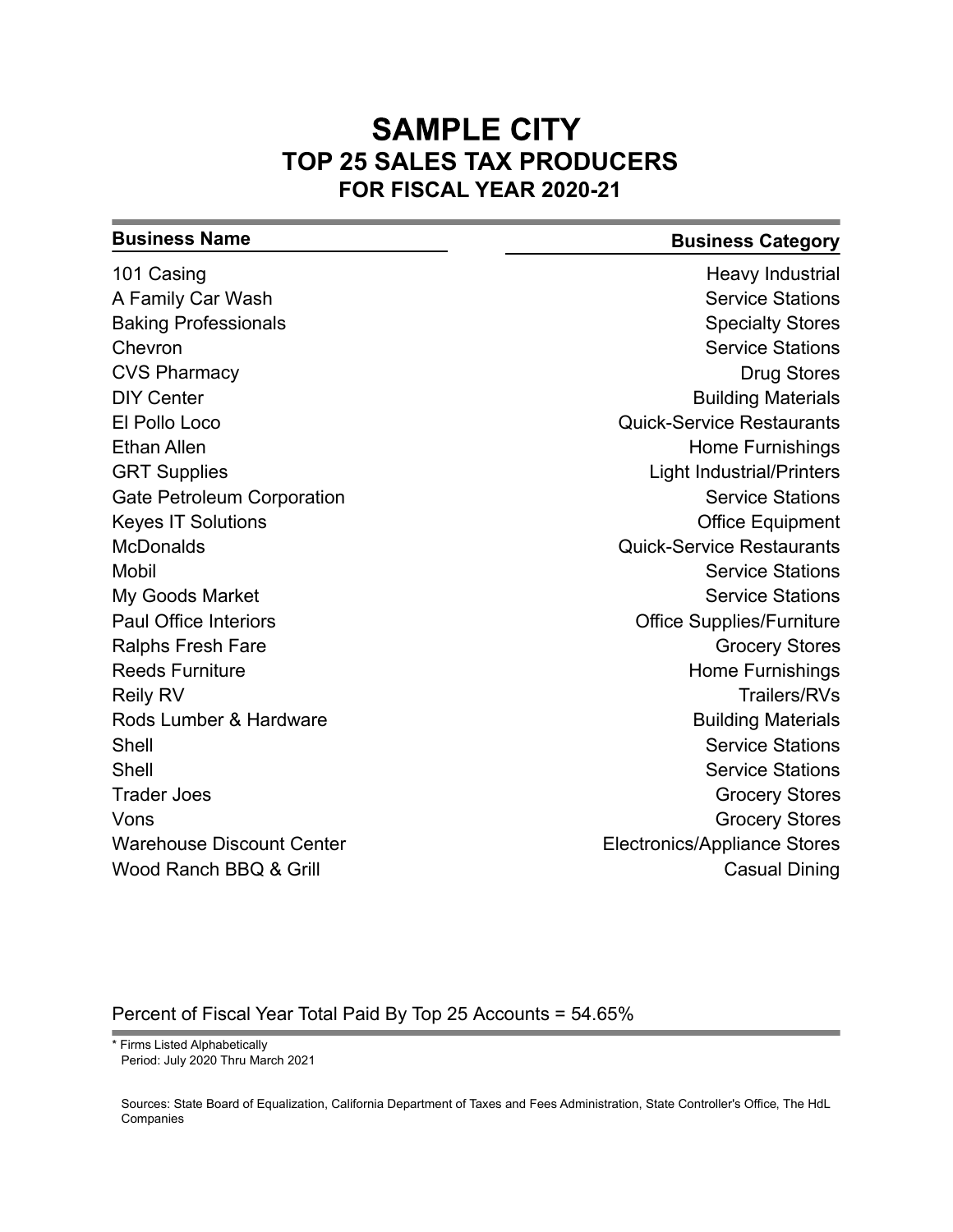#### **SAMPLE CITY TOP 25 SALES TAX PRODUCERS FOR FISCAL YEAR 2011-12**

#### **Business Name Business Category**

| Car Wash                          | <b>Service Stations</b>             |
|-----------------------------------|-------------------------------------|
| Chevron                           | <b>Service Stations</b>             |
| Circle K 76                       | <b>Service Stations</b>             |
| <b>CRTP Solutions</b>             | <b>Light Industrial/Printers</b>    |
| <b>CVS Pharmacy</b>               | <b>Drug Stores</b>                  |
| <b>DIY Center</b>                 | <b>Building Materials</b>           |
| <b>Ethan Allen</b>                | Home Furnishings                    |
| <b>Everest Petrol Corporation</b> | <b>Service Stations</b>             |
| <b>Islands</b>                    | <b>Casual Dining</b>                |
| <b>McDonalds</b>                  | <b>Quick-Service Restaurants</b>    |
| <b>Mobil</b>                      | <b>Service Stations</b>             |
| Pat Rugs & Furniture              | <b>Home Furnishings</b>             |
| <b>Paul Office Interiors</b>      | <b>Office Supplies/Furniture</b>    |
| Petrolink Imperial                | <b>Service Stations</b>             |
| <b>Ralphs Fresh Fare</b>          | <b>Grocery Stores</b>               |
| <b>Reeds Furniture</b>            | <b>Home Furnishings</b>             |
| Rods Lumber & Hardware            | <b>Building Materials</b>           |
| Shell                             | <b>Service Stations</b>             |
| Shell                             | <b>Service Stations</b>             |
| Tesoro Refining & Marketing       | <b>Service Stations</b>             |
| <b>Thomasville Gallery</b>        | <b>Home Furnishings</b>             |
| <b>USA Gas</b>                    | <b>Service Stations</b>             |
| Vons                              | <b>Grocery Stores</b>               |
| <b>Warehouse Discount Center</b>  | <b>Electronics/Appliance Stores</b> |
| Wood Ranch BBQ & Grill            | <b>Casual Dining</b>                |
|                                   |                                     |

#### Percent of Fiscal Year Total Paid By Top 25 Accounts = 53.28%

Period: July 2011 Thru March 2012

Sources: State Board of Equalization, California Department of Taxes and Fees Administration, State Controller's Office, The HdL Companies

<sup>\*</sup> Firms Listed Alphabetically